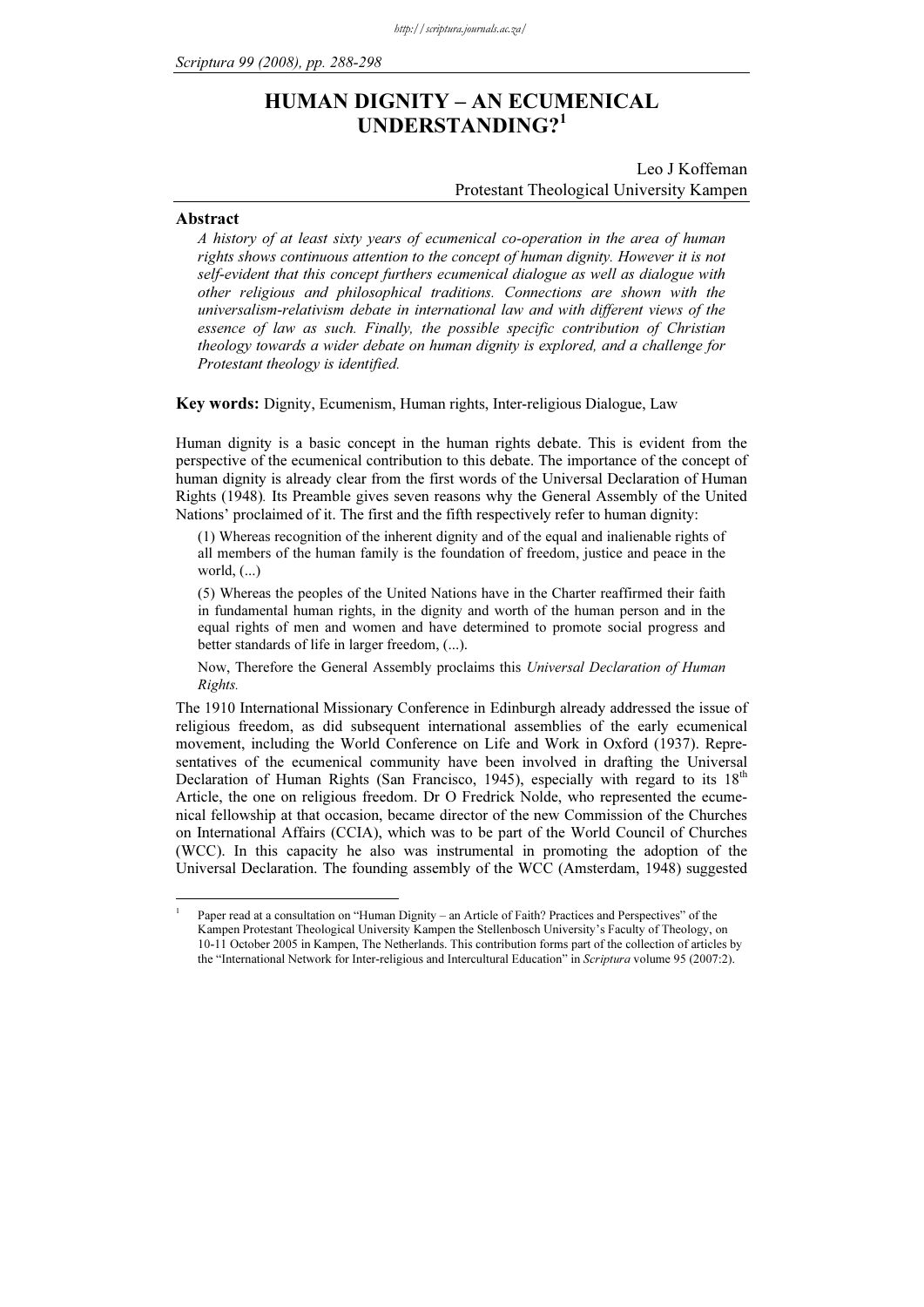### Koffeman 289

the basic contents of an article on religious freedom, and Nolde successfully brought it to the meeting where the Universal Declaration's final text was being prepared for adoption (Paris, 1948).<sup>2</sup>

Nolde represented mainly Protestant traditions since most churches from the Orthodox tradition then were not yet members of the WCC and only joined it in 1961. To this day, the Roman Catholic Church (RCC) has never been a WCC member church. Nevertheless, the RCC played its (ecumenical) role in this process as well. Among others, the papal nuncio in Paris Mgr. Giuseppe Roncalli participated in the deliberations of the French delegation and assisted the French jurist René Samuel Cassin in drawing up the first draft of the declaration. So, it seems as if at least the concerted efforts of both the early WCC and the RCC contributed significantly to giving the concept of human dignity a place in the Universal Declaration of Human Rights. Although ecumenism officially was a non-issue in Roman Catholic thinking in those days, we in fact see an example of strong ecumenical cooperation in this area from the very beginning. Therefore, I will first point to some of the most important stages of this ecumenical journey in which both the WCC and RCC have dealt with this issue after 1948. I do so with a special interest in the way the issue of human dignity was present in the documentation produced during this development. In the second part of this contribution I will identify some of the major theological questions these documents raise.

# Ecclesial and Ecumenical Documents on Human Dignity, from 1948 onwards

It was the aforementioned Mgr. Roncalli who, eleven years later, would become wellknown and deeply loved as Pope John XXIII, the pope who convened and inspired the (unexpected) Second Vatican Council (1962-1965). His influence on Roman Catholic teaching in this area can already be seen in the encyclical Pacem in terris (1963) and he certainly was behind what often has been regarded as  $20<sup>th</sup>$  century Catholicism's most innovative document, the Council's Declaration on Religious Freedom, Dignitatis Humanae (DH).<sup>3</sup> In June 1962 Cardinal Bea, then head of the new Vatican Secretariat for Christian Unity, drafted a first text on religious freedom for the Council's consideration.<sup>4</sup> Guided by this initiative, the Council saw human dignity as one of its key categories. This is especially clear from two of its final documents which, after the death of John XXIII and shortly before the closing of the Council, were promulgated on the same day, 7 December 1965, by John's successor, Pope Paul VI.

The Pastoral Constitution on the Church in the Modern World, *Gaudium et Spes*  $(GS)$ ,<sup>5</sup> takes the dignity of the human person as one of its basic theological categories. It forms the title of the first chapter of Part I that as a whole deals with the Church and man's calling. Human dignity also is referred to time and again in the second chapter of Part I on the community of humankind. It also plays a special role in chapter four on the role of the

 $\overline{2}$  Cf. WCC, International Affairs, Peace & Human Security, Human Rights and Churches: Challenges of a Globalized World, Conference Report, Morges (Switzerland), January 2000. Online: http://www.wcc-coe.org/wcc/what/international/morges.html – June 6, 2007.

<sup>3</sup> Declaration on Religious Freedom 'Dignitatis Humanae', 1965. Online:

http://www.vatican.va/archive/hist\_councils/ii\_vatican\_council/index.htm

<sup>4</sup> At that time it was not clear if Bea was in fact entitled to take such action in his specific capacity. A few months later Pope John XXIII personally made it clear that in this respect the Secretariat had the same authority as other conciliar bodies.

<sup>5</sup> Pastoral Constitution on the Church in the Modern World 'Gaudium et Spes', 1965. Online: http://www.vatican.va/archive/hist\_councils/ii\_vatican\_council/index.htm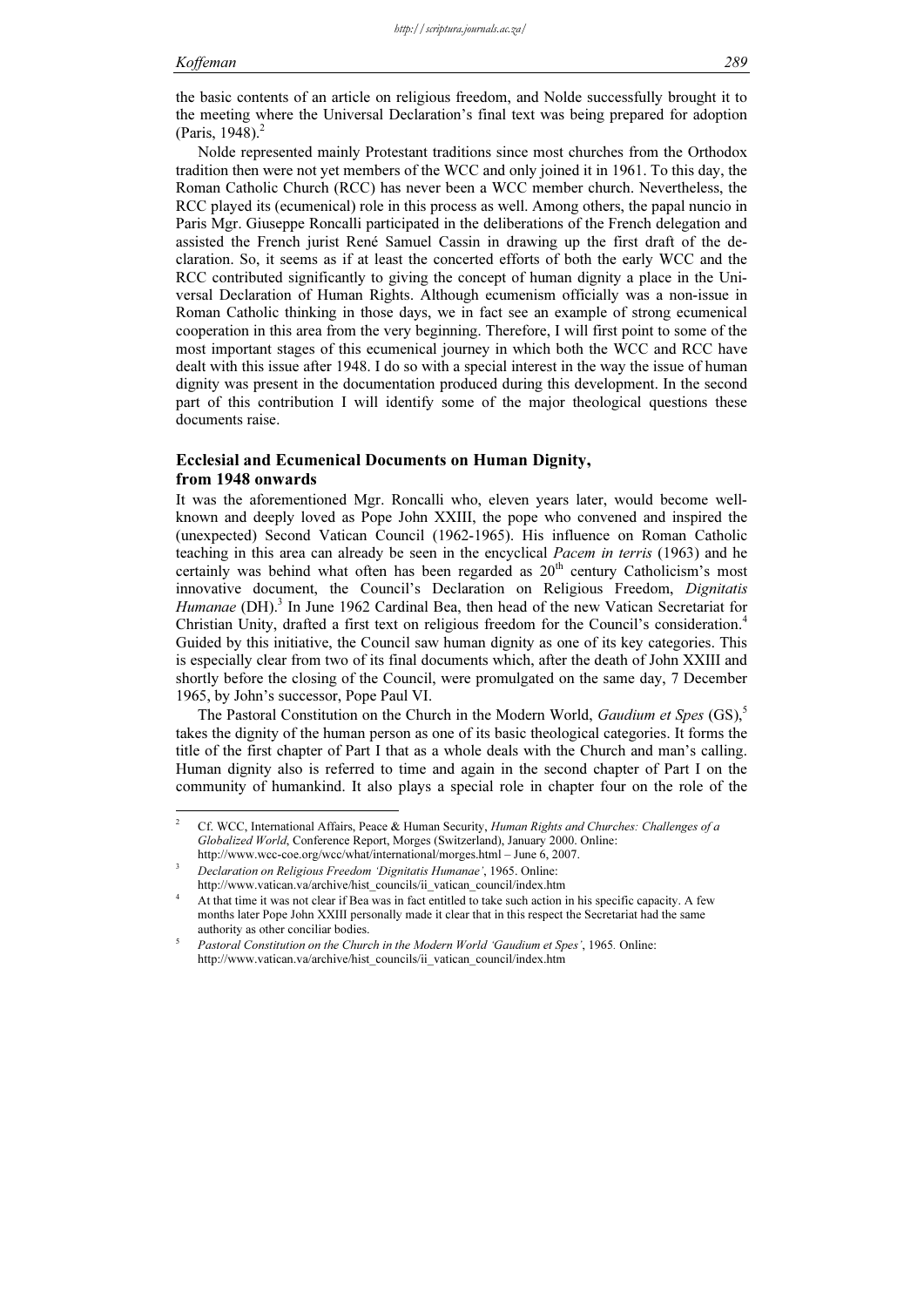church in the modern world. In Part II of GS, which discusses some problems of special urgency, human dignity is a pivotal category in the chapter on marriage and family life in particular. Finally, references to this theme also can be found in the chapters on culture, social-economic life, politics and international relationships.

The aforementioned Declaration on Religious Freedom, Dignitatis Humanae, elaborates on an issue that is already alluded to in GS 73, namely human rights and more specifically, religious freedom. The very fact that this Declaration begins with *dignitatis humanae* is already meaningful. Here, freedom of conscience forms the core of the issue of human dignity.

From its side, the WCC continued to promote human rights over five decades. Its fifth assembly (Nairobi, 1975) adopted a policy statement on human rights. In the last decade of the twentieth century a new stimulus came from the Faith and Order Commission, which has for more than forty years functioned as a bridge between the ecumenical movement as visible in the WCC on the one hand and the RCC on the other. Faith and Order had been a (founding) part of the WCC, but the Roman Catholic tradition has been represented in Faith and Order on an equal footing with other traditions since 1963. This makes Faith and Order studies more representative of the ecumenical movement than any other kind of publication, and it illuminates the significance of a few recent ecumenical theological documents.

The issue of human dignity has been dealt with in the context of three consultations sponsored by Faith and Order together with Programme Unit III (Justice, Peace and Creation) of the WCC, the unit in charge of the issues of the conciliar process, i.e. justice, peace and the integrity of creation. These consultations, in the 1990s, focussed on the relationship between ecclesiology and ethics. The final consultation in Johannesburg in June 1996 approved the study document Costly Obedience (CO),<sup>6</sup> which dealt extensively with the possibility of common or shared human values or, in other words, a possible 'overlapping consensus'.

In December 1998 the eight assembly of the WCC met in Harare, Zimbabwe. This coincided with the fiftieth anniversary of the adoption of the Universal Declaration of Human Rights by the United Nations (10 December 1948). At this occasion the assembly issued two documents. The first was a short formal public Declaration.<sup>7</sup>. Apart from that the assembly adopted a more lengthy Statement on Human Rights, $\delta$  a policy document and as such a follow-up to the one of the Nairobi 1975 assembly. In both the Harare documents, the Declaration *and* the Statement, the issue of human dignity is touched upon.

### Seven Questions

What issues can one identify when analysing the ecumenical debate on human rights as it is documented in these developments? How and to what extent has the theme of human dignity been part of this history? Let me try to deal with some of the major questions in this area.

<sup>6</sup> For the full text, see: Costly Obedience, Johannesburg (South Africa), 1996. Online: http://www.oikoumene.org/ (search for 'costly obedience'). For earlier documents see online: Costly Unity, Rönde (Danmark), 1993. Online: http://www.oikoumene.org/ (June 6, 2007) (search for 'costly unity') and Costly Commitment, Jerusalem (Israel), 1994. Online: http://www.oikoumene.org/ (June 6, 2007) (search for 'costly commitment').

<sup>7</sup> In D Kessler (ed.) 1999. Together on the Way. Official Report of the Eight Assembly of the WCC. Geneva: WCC, 192-194.

Op. cit. 195-205.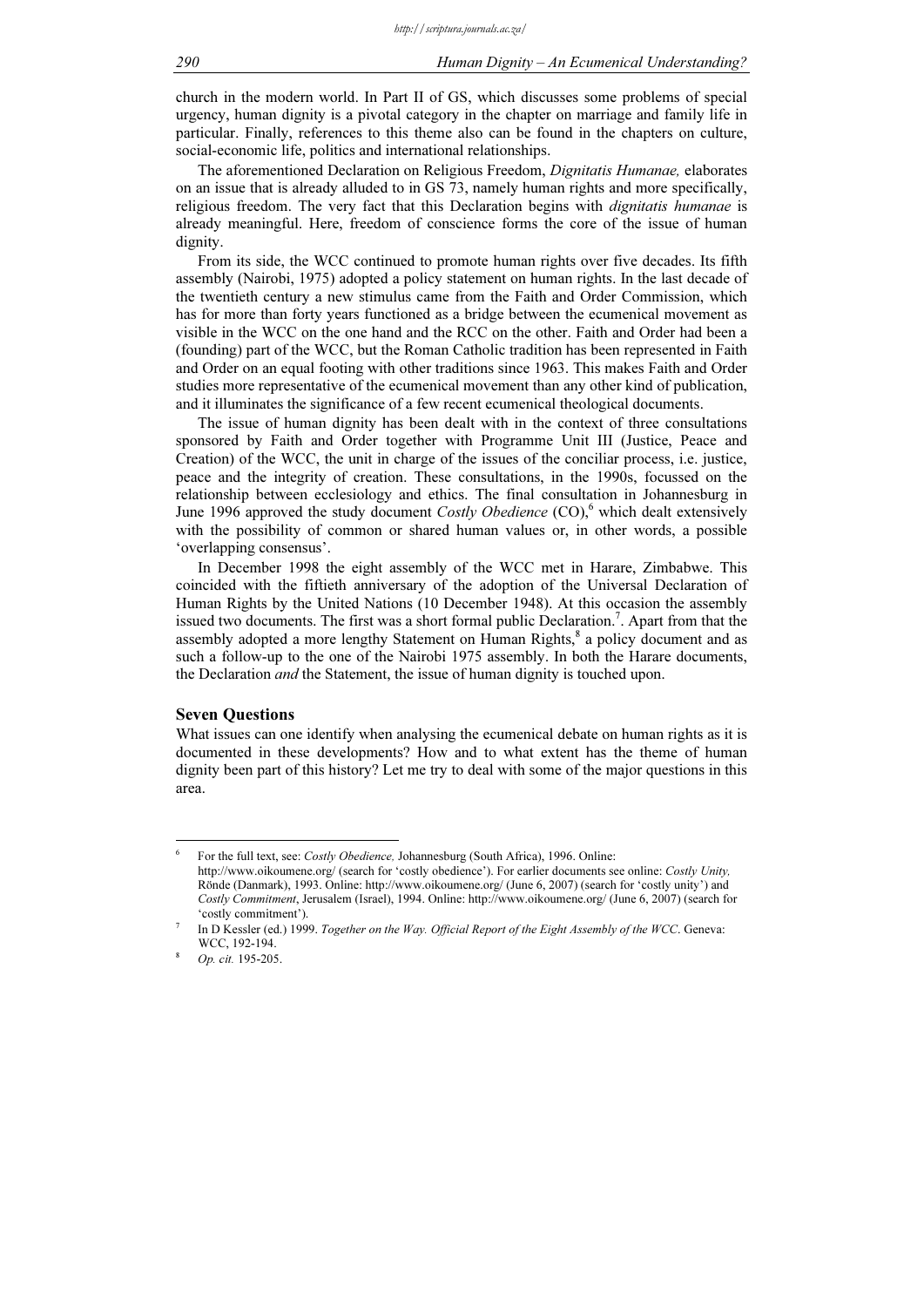Question 1: Could the concept of human dignity be a solid basis for an ecumenical mutual understanding among Christians from different traditions? And could it play a role in furthering common views across religious and philosophical traditions as well?

Let me start where I finished my historical survey. The Harare Declaration begins by giving a full quote from the Preamble of the Universal Declaration of Human Rights. In its own reflections the assembly then says: "As Christians, we believe that God created every person infinitely precious and endowed with equal dignity and rights".<sup>9</sup> The assembly confesses that churches and Christians have often failed to respect such equality, even in their own midst<sup>10</sup>, and have not always stood up courageously for those whose rights and dignity were threatened or violated by discrimination, intolerance, prejudice and hatred. Sometimes they even have been the agents of such injustice themselves. Finally, the assembly declares:

We recommit ourselves to the principles of the Universal Declaration of Human Rights, and to promote and defend them in a way which takes into account [..., *inter alia*, LJK] the values and insights into human rights and dignity derived from the rich heritage of peoples' religions, cultures and traditions.<sup>1</sup>

Basically, we see two important lines of thought here. On the one hand the reference to a (supposed) common view on human dignity, shared by Christians and non-Christians alike, that made possible the UN's issue of the 1948 Declaration; this reference is reflected in the emphasis on 'the rich heritage of peoples' religions, cultures and traditions' in this respect. On the other hand we find the more specific Christian conviction of human dignity as related to the doctrine of creation.

Both approaches can be found in the Harare Statement as well, although this document does not explicitly refer to non-Christian views of human dignity. It only speaks in more general terms of "shared or complementary spiritual values and traditions that transcend religious and cultural boundaries in the interests of justice and peace in society". <sup>12</sup> The second theological line of thought is more clearly present. The Introduction to the Statement quotes from the first lines of the Report<sup>13</sup> of a preparatory consultation (Morges, 1998), on the theme Human Rights and the Churches: New Challenges. The quote reads:

Within scripture, through tradition, and from the many ways in which the Spirit illumines our hearts today, we discern God's gift of dignity for each person and their inherent right to acceptance and participation within the community. From this flows the responsibility of the Church, as the body of Christ, to work for universal respect and implementation of human rights.<sup>14</sup>

<sup>9</sup> Op. cit. 193.

As to the issue of human rights within the churches, cf. my contribution "For external use only? Some Thoughts on Human Rights and Church Law" in this volume.<br>
<sup>11</sup> D Kessler (ed.) *op. cit.* 194.<br>
<sup>12</sup> Op. cit. 204.

See: Human Rights and the Churches: New Challenges, Morges (Switzerland), 1988. Online: http://www.wcc-coe.org/wcc/what/international/hrchall.html, June 6, 2007. The Report affirms with the Nairobi 1975 assembly "the right to personal dignity"; it reaffirms "the holistic, inclusive vision of the oikoumene for a peaceful, sustainable society based on justice and human dignity"; it identifies "threats to human dignity and freedom" like "the realities and consequences of colonialism and racism, the brutal authoritarianism of national security regimes, the subsuming of human rights to national development objectives by national political elites, and the imperatives of political loyalty generated by superpower rivalry and militarism"; and it says that "churches must renew and reaffirm their common commitment to the core values that uphold human life and dignity".<br>D Kessler (ed.) op. cit. 196.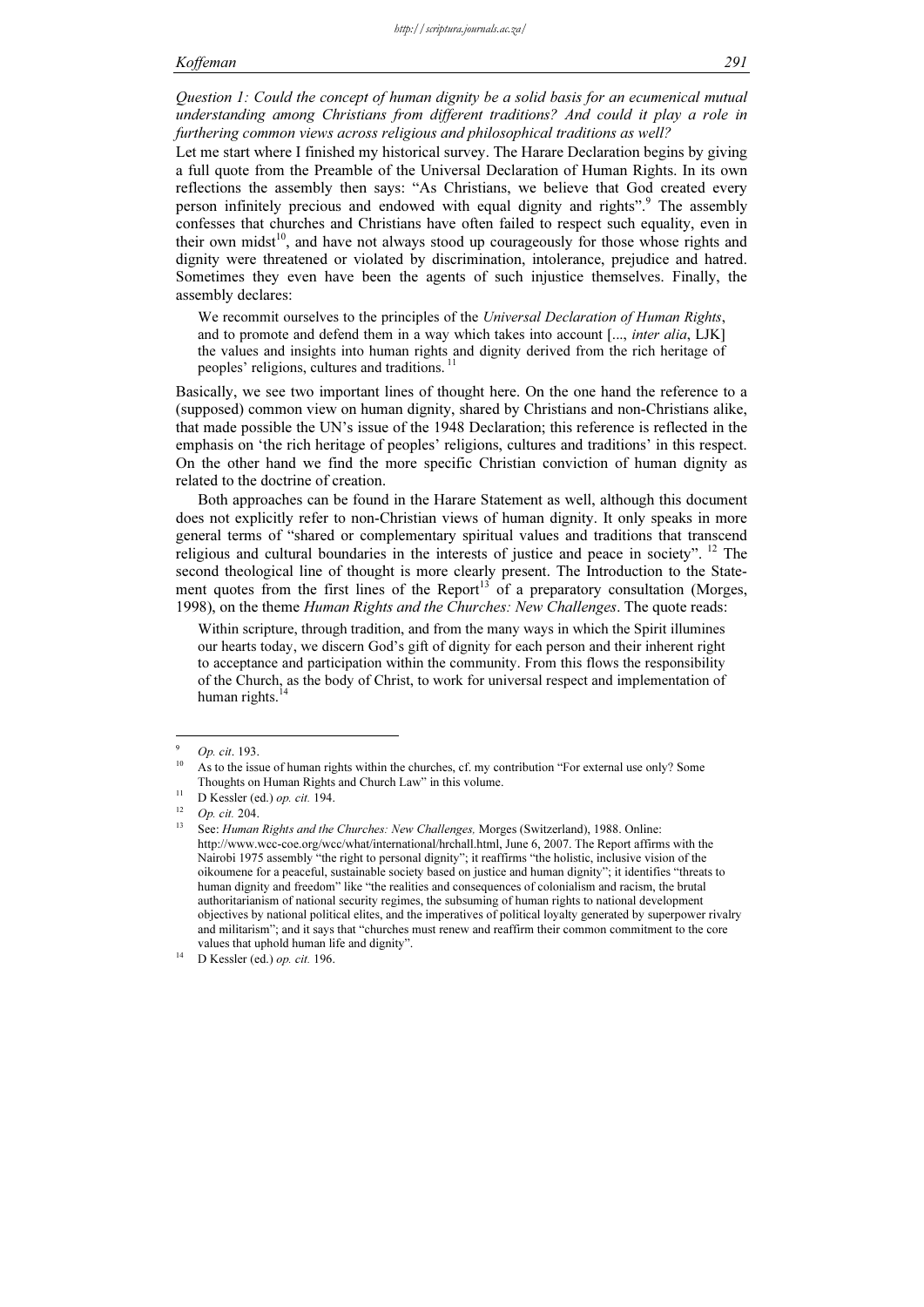The body of the Harare Statement begins by thanking God for the gift of life and for the dignity God has bestowed on all in creation. It then reaffirms the WCC commitment, i.e. the:

Commitment to human rights, to the dignity and worth of the human person created in God's image and infinitely precious in God's sight, and to the equal rights of women and men, of young and old, of all nations and peoples.

Thus the Harare assembly seems to presuppose that human dignity, theologically understood within the Christian tradition from the perspective of 'the human person created in God's image', can at the same time be a connecting category transcending all religious and philosophical traditions.

However, this approach seems to be questioned in the Faith and Order Paper Costly Obedience [CO]. In it there is only one explicit reference to human dignity, but the issue of a possibility of inter-religious and intercultural consensus is being dealt with extensively, as we see in par. 12-13 (first part):

(12) Many scholars in the field of 'ethics' now search – independently of particular religious or ethnic traditions – for principles which can help us deal with the hard questions that arise for human beings as such, whatever their communal loyalties or backgrounds. (...) Ethicists deal with such questions by seeking to establish principles for 'post-conventional', and therefore potentially universal, forms of moral discourse. Such secular styles of ethical reasoning tend to relegate religious traditions as such to the private sphere. Safely insulated from the public world, these traditions can then be recognized as useful in forming people who will turn out to be good citizens. But traditional understandings of life are not, or at least not explicitly, considered appropriate points of reference for settling questions which these citizens will face in the public realm.

(13) It is important for the Christian thinkers to be in touch with this contemporary search for a consistent 'post-conventional' ethic. Significant issues of human well-being are at stake. Indeed some 'Christian ethicists' today work mainly in this frame of reference, understanding it as a Christian duty to participate fully in humanity's search for the meaning of goodness, or principles for living together in peace on this planet with respect for the dignity of all persons. Yet it is clear that this quest for some sort of universal secular moral discourse – despite agreement on many practical matters such as the defence of human rights – has thus far failed to find common philosophical ground. Indeed, many of the questers have now largely abandoned the attempt to find foundations, in the sense of reality-grounded first principles, for moral argument.

There is no doubt that the concept of human dignity provides a solid basis for an ecumenical Christian mutual understanding. A judgment as to its value in terms of an interreligious and philosophical exchange depends on how we deal with the next question.

# Question 2: Could the concept of human dignity be of help in the universalism-relativism debate as it still continues in the area of international law and human rights?

In the area of human rights legal doctrine distinguishes between so-called universalist and relativist approaches. The former hold "that all human rights apply uniformly and with equal force throughout the world" and the latter "that in the application of human rights in concrete situations allowance should be made for particularities that attend cultural, ethnic

Op. cit. 197.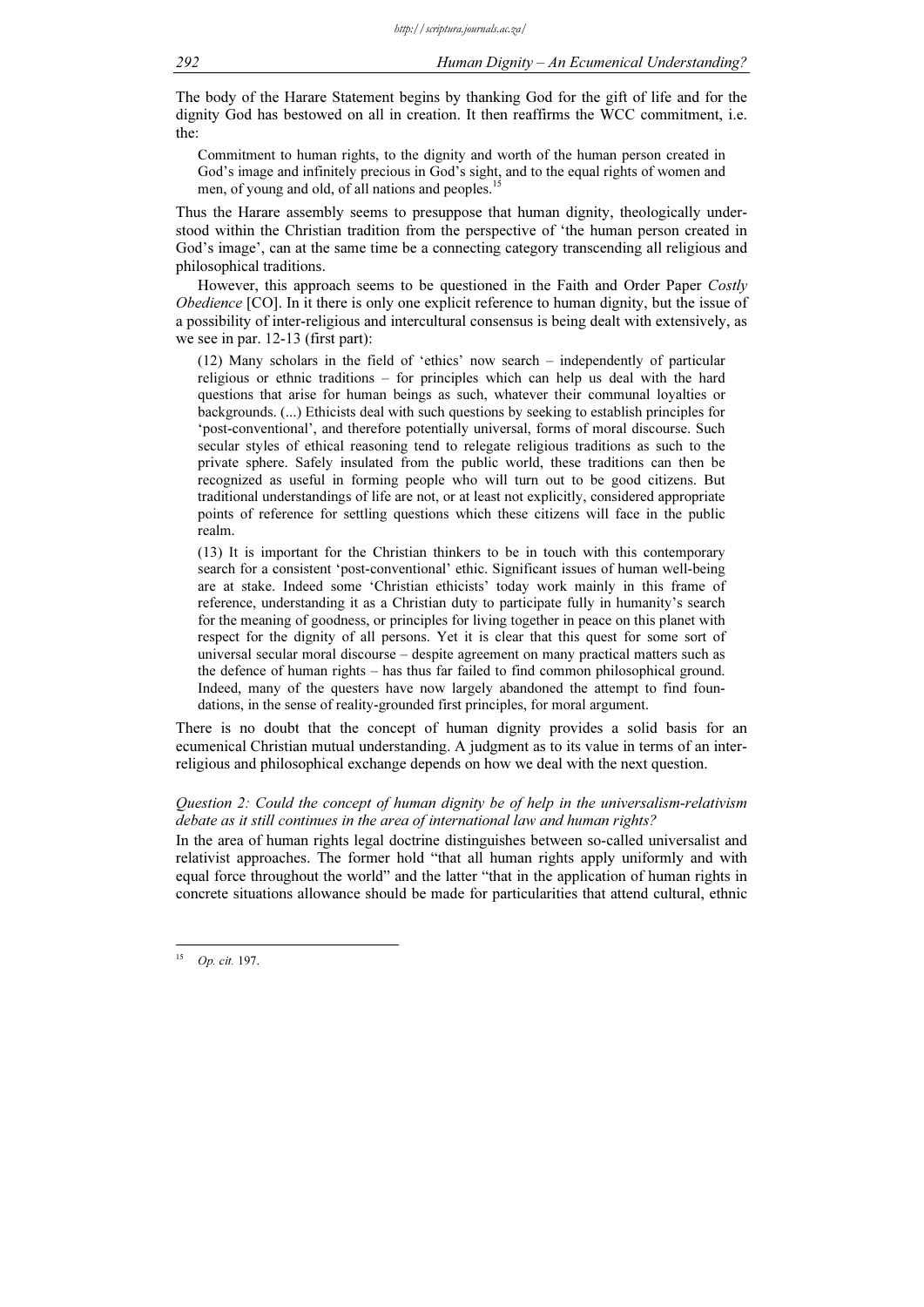or religious varieties".<sup>16</sup> Is it possible to support a universalist approach to human rights from the perspective of human dignity as based on the doctrine of creation?

The Costly Obedience report explicitly refers to this issue. Par. 85 reads:

But how are we adequately to articulate such things, and particularly such notions as the 'global' or 'universal', today? We face post-modernism's penchant for the deconstruction of all large systems of thought as well as the power structures legitimated by them. On the one hand, such deconstruction very properly attacks the pride of certain great syntheses of the Western academic world: syntheses that assume, for example, that objectivizing human sciences are forms of discourse superior to the 'subjugated languages' of the poor and dispossessed. But on the other hand, such attitudes can be seen as demolishing, or at least undermining, the very notion of an ecumenical vision as itself a kind of global synthesis. Just at the moment we are trying to give ecumenism a new comprehensive meaning which might clarify the calling of the World Council of Churches, we find ourselves living in an age whose thinkers seek to dismantle all such large ideas. (...) But the very word oikoumene seems to violate this post-modern preference for particularity, evoking as it does the notion of the unity of the human race in the household of God. Can we still convincingly speak 'ecumenical' language?

Is it possible – if desirable or necessary at all – to deconstruct Western liberal world views without destroying any possibility of ecumenical consensus? Or is an alliance between Enlightenment<sup>17</sup> views of the universality of human rights on the one hand and an ecumenical emphasis on human dignity as a universal value on the other a questionable example of the captivity of the ecumenical movement in the 'project of modernity'?

Many current champions of a universalist approach to human rights in legal philosophy are representatives of the Western Enlightenment tradition. Obviously CO 85, in applauding "post-modernism's penchant for the deconstruction of all large systems of thought", would not accept the consequence that this kind of universalism should be rejected. However, what is presented as 'neutral' universalism in the human rights debate, is in fact based on a specific Western world view, which is not necessarily acceptable to other cultural and religious traditions. The second part of CO 13, directly following the text we have seen above, is aware of the problematic aspects of this secular rationality:

(13) (…) Increasingly it becomes clear, even to some practitioners of the genre, that many putatively 'post-conventional' moral arguments are not tradition-independent at all. Rather, they covertly interpret values embedded in the cultures to which the thinkers in question belong. Even for ethicists, who proclaim their allegiance to a purely secular rationality, it seems that 'moral formation' of one sort or another plays an indispensable story-telling, symbol-making and motivating role.

<sup>16</sup> JD van der Vyver. 1996. 'Introduction', in JD van der Vyver and J Witte Jr. (eds.), Religious Human Rights in Global Perspective. Legal Perspectives. Nijhoff: The Hague/Boston/London, IX-XLVII, XIV.

<sup>&</sup>lt;sup>17</sup> Cf. the analysis of Bert Hoedemaker, Anton Houtepen and Theo Witvliet in their introduction to ecumenism in Hoedemaker B, Houtepen A, Witvliet Th. 2005. Oecumene als leerproces. Zoetermeer: Meinema, 33-36.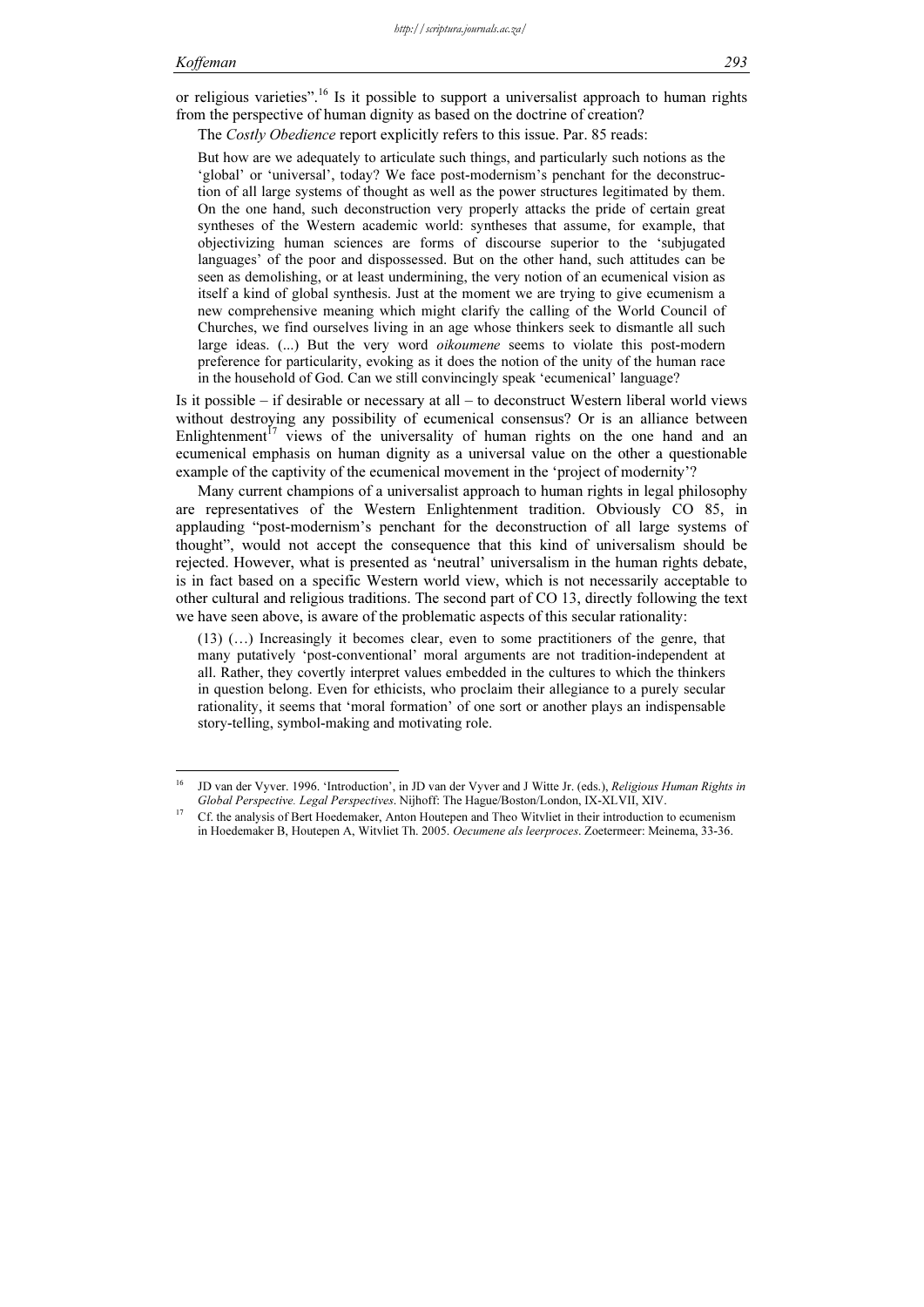It seems to me that the thoughtful approach of John Witte<sup>18</sup> to the issue of universalist versus relativist theories of human rights could and should be specified with regard to the issue of human dignity as an overarching category. Local violations of human rights have to be analysed through local study and must lead to the promotion of human rights norms based on a specific cultural and religious heritage. Universal norms cannot be sufficient in this respect. But such local solutions must be consistent with general religious and philosophical principles, which can no doubt build on a common concept of human dignity.

# Question 3: Would a theological view of human rights based on the concept of human dignity necessarily imply that an approach of the essence of law in terms of 'natural law' is to be preferred rather than a positivistic approach?

Legal philosophy shows a major disagreement as to what 'law' exactly is. The issue is debated on a continuum between two poles. On the one extreme is a 'natural law' position which bases law on a more or less transcendent human awareness of what is right and wrong, and on the other extreme is a positivistic approach which takes positive law – the total of valid legal rules – as its point of departure without the need to say much about its being right or wrong, just or unjust.

It is no surprise, that the documents of Vatican II implicitly share the natural law approach. They build on traditional Roman Catholic teachings regarding nature and grace: gratia naturam perficit. Human dignity is a matter of reason as much as a matter of faith. DH states:

The council further declares that the right to religious freedom has its foundation in the very dignity of the human person as this dignity is known through the revealed word of God and by reason itself. This right of the human person to religious freedom is to be recognized in the constitutional law whereby society is governed and thus it is to become a civil right. It is in accordance with their dignity as persons – that is, beings endowed with reason and free will and therefore privileged to bear personal responsibility – that all men should be at once impelled by nature and also bound by a moral obligation to seek the truth, especially religious truth  $(...)$ .<sup>19</sup>

<sup>18</sup> "We need to parse the false dialectics of universalist versus relativist, Western versus non-Western theories of human rights to address the pressing problem of religious rights abuses. This problem needs to be addressed both locally and globally, legally and theologically. On the one hand, the many local forms of religious conflict and abuse must be assayed through local study and assuaged through locally-tailored human rights norms. No global norms on religious rights can be sufficiently precise to do justice to the needs of local religious rivals. Legal solutions to the problem of religious abuse will require detailed local understanding and intense cultivation of a local rights culture. On the other hand, any such local initiatives must be consistent with general principles of both law and theology. Prevailing international and constitutional norms on religious rights must be respected and extended to address the specific problems of religious rights abuse in various parts of the world", J Witte Jr., "Introduction", in: JD van der Vyver and J Witte Jr. (eds.), Religious Human Rights in Global Perspective. Religious Perspectives. The Hague – Boston – London 1996, XVII-XXXV, XXX

<sup>19</sup> DH 2, cf. DH 1. Cf. also GS 12: "But what is man? About himself he has expressed, and continues to express, many divergent and even contradictory opinions. In these he often exalts himself as the absolute measure of all things or debases himself to the point of despair. The result is doubt and anxiety. The Church certainly understands these problems. Endowed with light from God, she can offer solutions to them, so that man's true situation can be portrayed and his defects explained, while at the same time his dignity and destiny are justly acknowledged".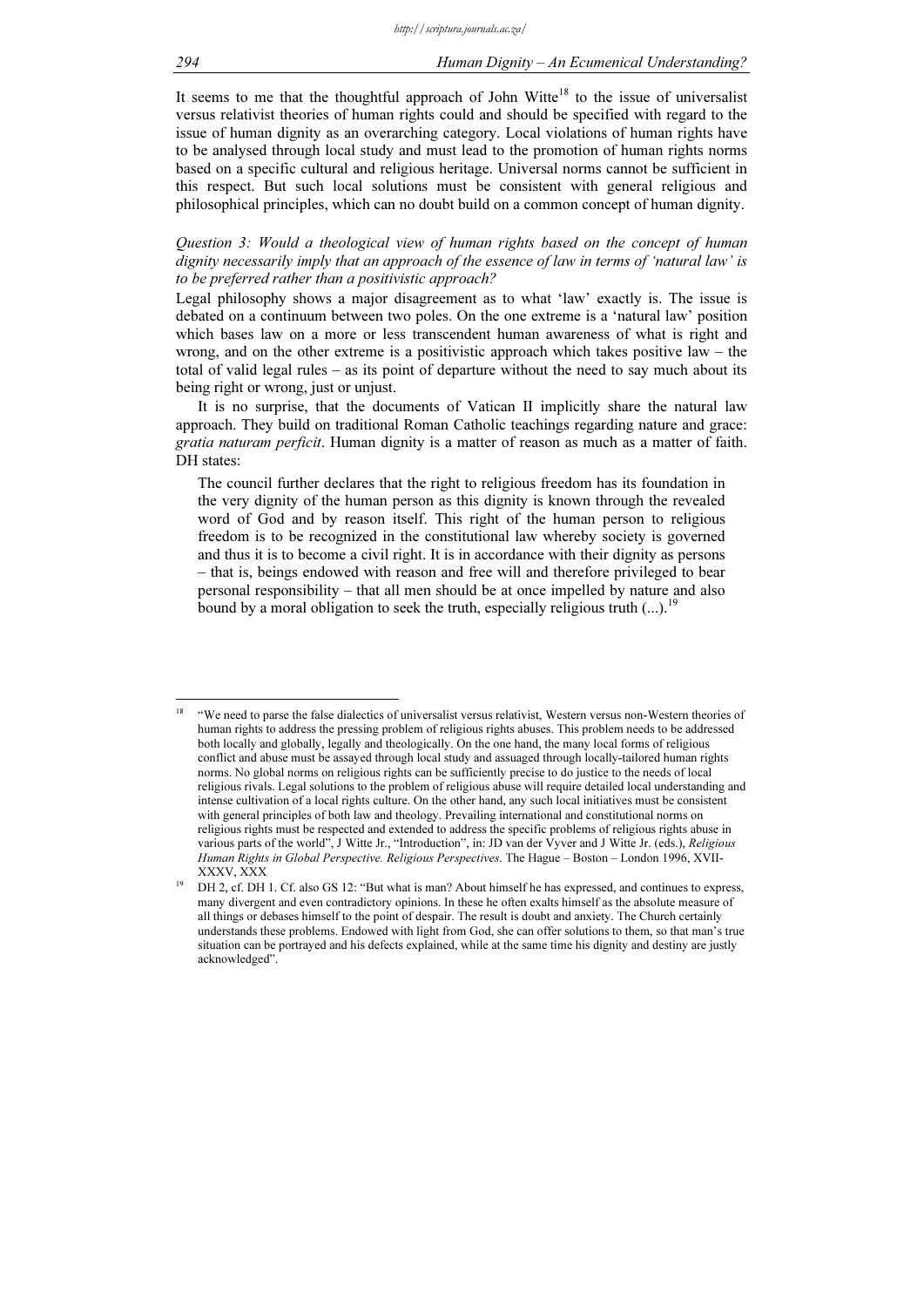### Koffeman 295

It is exactly this strong emphasis on human dignity as implying religious freedom in the sense of the freedom for people to act on their own judgment that should be recognised as the major innovation of Vatican  $II^{20}$  In this light par. 12 seems to be a bit too innocent:

In faithfulness therefore to the truth of the Gospel, the Church is following the way of Christ and the apostles when she recognizes and gives support to the principle of religious freedom as befitting the dignity of man and as being in accord with divine revelation. Throughout the ages the Church has kept safe and handed on the doctrine received from the Master and from the apostles. In the life of the People of God, as it has made its pilgrim way through the vicissitudes of human history, there has at times appeared a way of acting that was hardly in accord with the spirit of the Gospel or even opposed to it. Nevertheless, the doctrine of the Church that no one is to be coerced into faith has always stood firm.

Thus the leaven of the Gospel has long been about its quiet work in the minds of men, and to it is due in great measure the fact that in the course of time men have come more widely to recognize their dignity as persons, and the conviction has grown stronger that the person in society is to be kept free from all manner of coercion in matters religious.

One could seriously question the statement that the RCC had always held 'that no one is to be coerced into faith'. However, the last sentence rightly points to the role of a Christian view of freedom of conscience, in spite of what has happened in long periods of the church's history.

The very dignity of the human person is known through the revealed Word of God and by reason itself (DH 2). This view corresponds with an universalist approach in legal philosophy, as well as with an approach of the essence of law in terms of 'natural law': law is based on a human awareness of what is right and wrong. It seems to me that Protestant theology should basically support this conclusion, e.g. in line with the Reformed tradition of 'common grace' as expressed by Abraham Kuyper.

# Question 4: Is the concept of human dignity to be related to Christology, and what are the consequences in such a case?

A study of the main ecumenical policy documents and conference reports on human rights issues, at least in the European context, would undoubtedly show that the Christian doctrine of "the human person being created in God's image" is the main theological foundation of human dignity and human rights. It seems to be self-evident, and it functions stereotypically. But could we, and should we, also link this with the biblical image of Christ as "the image of the invisible God" (Col. 1:15)? In other words, what role can Christology play in a discussion on human dignity?

<sup>20</sup> Cf. DH 3: "Truth, however, is to be sought after in a manner proper to the dignity of the human person and his social nature. The inquiry is to be free, carried on with the aid of teaching or instruction, communication and dialogue, in the course of which men explain to one another the truth they have discovered, or think they have discovered, in order thus to assist one another in the quest for truth".

<sup>&</sup>lt;sup>21</sup> Cf.: "Hoe diep ook de moreele overtuiging zinke, voor recht komt nog een ieder op  $(...)$  Dit nu is alleen daaruit te verklaren, dat dit rechtsbesef ons als een soort 'instinct' is ingeprent, en dat, hoezeer de zonde ook dit Goddelijk instinct moge verzwakt hebben, God de Heere in zijn Gemeene Gratie deze betere qualiteit van ons bewustzijnsleven sterker dan eenige andere beveiligd en vastgezet heeft", A Kuyper. 1904. De Gemeene Gratie, III. Asterdam/Pretoria: Höveker & Wormser, 70f.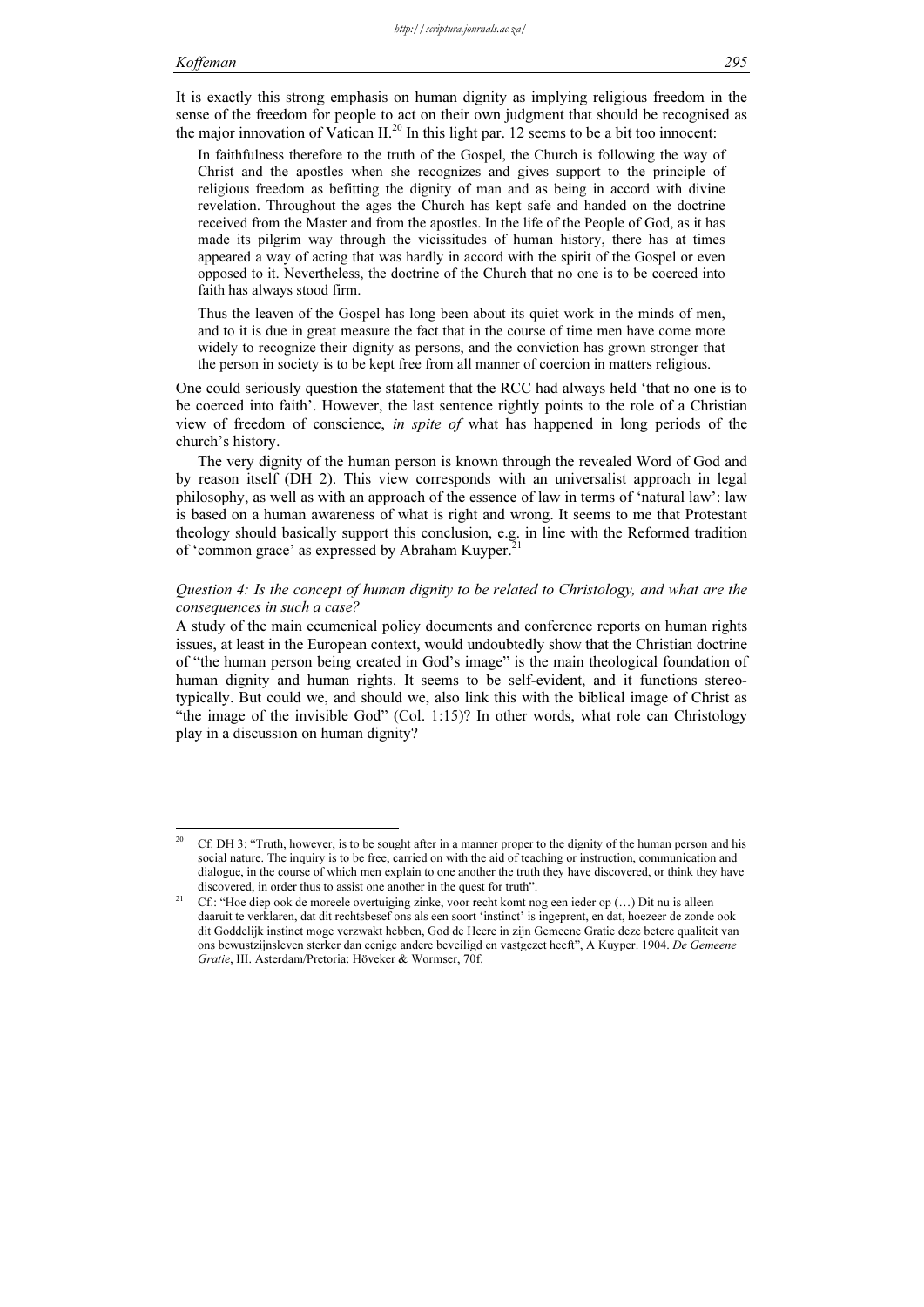Vatican II refers to Jesus Christ first of all in terms of the divine example of respecting freedom of conscience.<sup>22</sup> In its final words the Harare policy Statement sees a more intrinsic Christological element:

We affirm the emphasis of the gospel on the value of all human beings in the sight of God, on the atoning and redeeming work of Christ that has given every person true dignity, on love as the motive for action, and on love for one's neighbour as the practical expression of active faith in Christ. We are members one of another, and when one suffers all are hurt. This is the responsibility Christians bear to ensure the human rights of every person.<sup>23</sup>

So, the Harare policy Statement adds something to the formal Declaration by pointing to an Christological aspect of human dignity in terms of "the atoning and redeeming work of Christ that has given every person true dignity". Whereas in its message to the outsiders the WCC focuses on the commonality of human values, as it is related to the common nature of humankind as creation, internally it deepens this view by relating human dignity to the work of Christ.<sup>24</sup> But how exactly then can these two approaches be held together?

Again, CO makes an interesting observation. In CO 14 it identifies the issue as follows: It is the more ironic, then, that increasing numbers of secular thinkers are heard to complain that 'Christian ethicists' who concern themselves with public issues have little to add to what one hears from the general run of thinkers indebted to the long tradition of liberal thought in Western modernity. Some secular ethicists are now saying they long to hear a distinctive note, something fundamentally different, something that could make a difference, from Christian colleagues. We need both to participate with others in the effort to articulate the public good and to find ways of speaking and acting publicly out of the riches of a distinctively Christian moral formation.

The necessary international debate on human rights requires the Christian community to draw upon its own specific religious heritage in order to contribute towards a common concept of human dignity. This raises the next more general question.

# Question 5: How can specifically Christian ideas and principles of moral life be relevant in a wider debate on human dignity and human rights?

CO 15 identifies this question clearly and seems to be positive, but at the same time points to possible problems here within the ecumenical community:

Formation within a particular faith community can generate indispensable resources for interaction with the world: it can help the faithful discover certain more generalizable ideas and foundational principles of moral life. The different Christian traditions have conceived the link between specific moral formation and generalizable ethical principles in different ways.

 $\overline{\mathcal{D}}$ "Revelation  $(...)$  gives evidence of the respect which Christ showed toward the freedom with which man is to fulfil his duty of belief in the word of God and it gives us lessons in the spirit which disciples of such a Master ought to adopt and continually follow", DH 9. Cf. DH 11: "(...) God has regard for the dignity of the human person whom He Himself created and man is to be guided by his own judgment and he is to enjoy freedom. This truth appears at its height in Christ Jesus, in whom God manifested Himself and His ways with men

<sup>(...)&</sup>quot;.<br><sup>23</sup> D Kessler (ed.) *op. cit.* 205.

<sup>24</sup> A similar argument appears in the final document of the 9th WCC Assembly (Porto Alegre, 2006) on visible unity, Called to be the One Church, § 10: "The Church participates in the reconciling of the ministry of Christ, who emptied himself, when it lives out its mission, affirming and renewing the image of God in all humanity and working alongside all those whose human dignity has been denied by economic, political, and social marginalisation". For the full text, see: http://www.oikoumene.org/ (search for 'called to be the one church').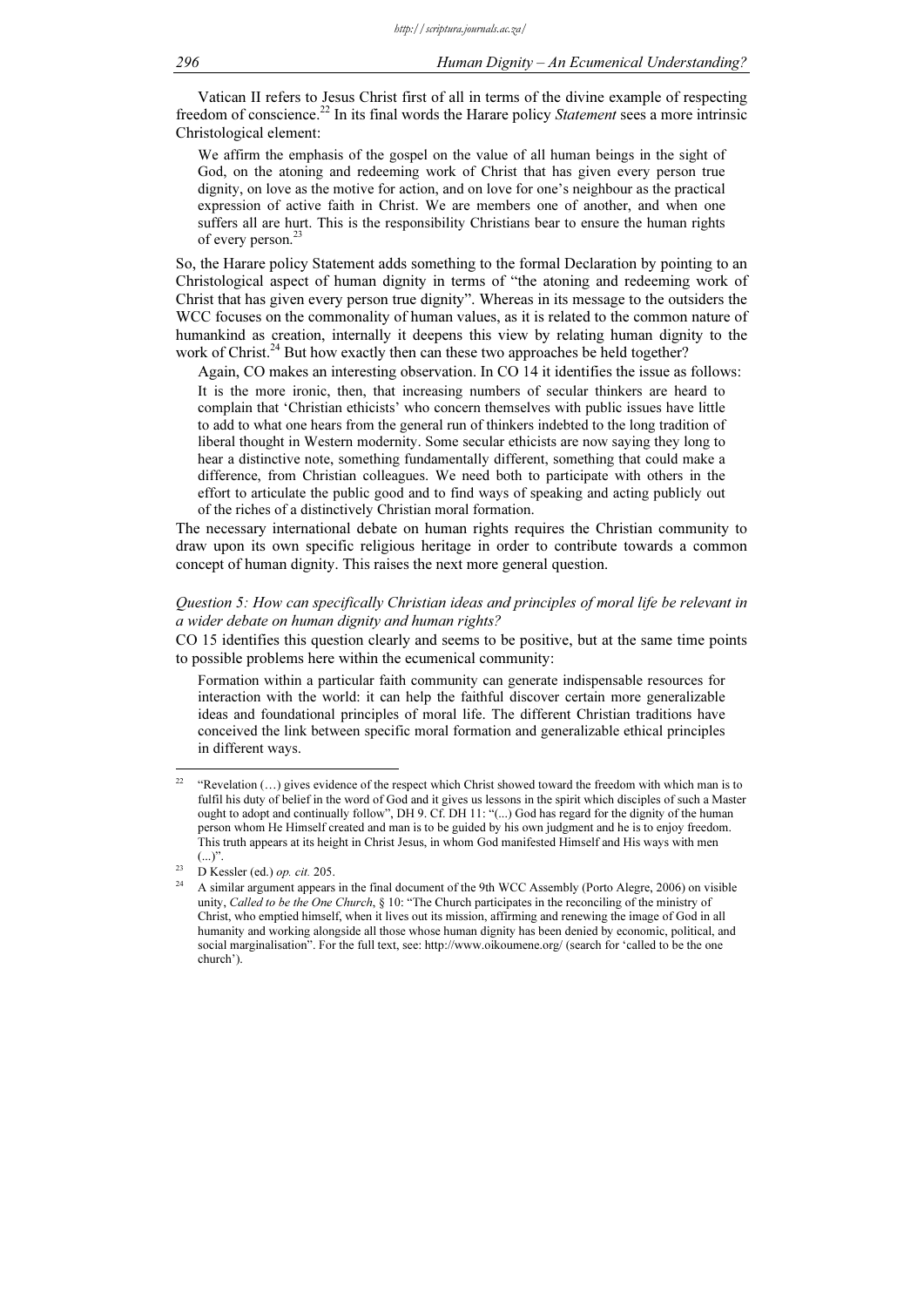### Koffeman 297

In other words, the awareness of the risk that general ideas in fact hide and/or legitimate existing power structures is no valid reason to abstain from the use of such ideas. It is precisely the link with local, culturally and religiously based application that makes it possible to deepen dialogue and unmask unjust structures.

# Question 6: Is not the concept of human dignity as such too vague to further ecumenical mutual understanding?

I already have mentioned that Vatican II in GS links 'the dignity of the human person' with issues like the community of humankind, the church's role in the modern world, and marriage and family life. In other words, the Roman Catholic tradition seems to be more aware of the community aspects of 'human dignity' than Protestants. Historically and philosophically Protestantism is much closer to liberal, individualistic anthropological concepts.

This might indicate a major problem in ecumenical dialogue. Christian communities from different historical and confessional backgrounds may be able to find common ground on issues of social ethics like justice, peace, the integrity of creation or democracy, taking human dignity as a common point of departure. But, in the area of personal ethics (euthanasia, abortion, etc.) major problems arise. Here the concept of human dignity suddenly seems not to provide sufficient common ground. Especially in this area (Western) Protestant thinking often seems to have more in common with liberal, individualistic approaches than with Roman Catholic tradition. This tension brings me to my final question.

# Question 7: Could the view of the church as a moral community, as developed in the ecumenical movement, play a role in distinguishing a Protestant interpretation of human dignity from a liberal, individualistic understanding?

Ecumenical dialogue as documented in Costly Obedience and the process preceding it focuses on the importance of seeing the church as a moral community. A clear presentation of this approach can be found in CO 76 where it draws the consequences of the role of moral formation within the Christian community:

Such formation compels us to a bodily form of witness, a moral positioning, an engagement intrinsic to the persons we have become in the community of faith. It likewise shapes the community of faith itself to take an intrinsically moral role in relation to events around it. All this is one reality, one process, one journey, one experience. Not first this and then that, but this single, integral, way of life, seeing, hearing, thinking, doing. Not first a theological moment and then a practical moment but one stream of life shaped by the baptismal call to discipleship and eucharistic memory and thanksgiving which open us to participation in the historical movement of the Trinity through the power of the Holy Spirit.

#### The issue is taken up again in the final paragraph of CO (88):

The key insight is that the Holy Spirit generates a kind of energy-field characterized by the recognizable 'resonance' of Christ's presence in the world. The identifiable presence of this resonance connects the many biblical and post-biblical forms of witness to Jesus Christ. God's incarnate presence in history indeed can be seen reflected in the ensemble of the many perspectives in which the spiritual, moral resonance implicit in Christ's life has been, and continues to be, known and appropriated by those who follow him. Each context of discipleship shapes us in a certain perspective on the world and thereby